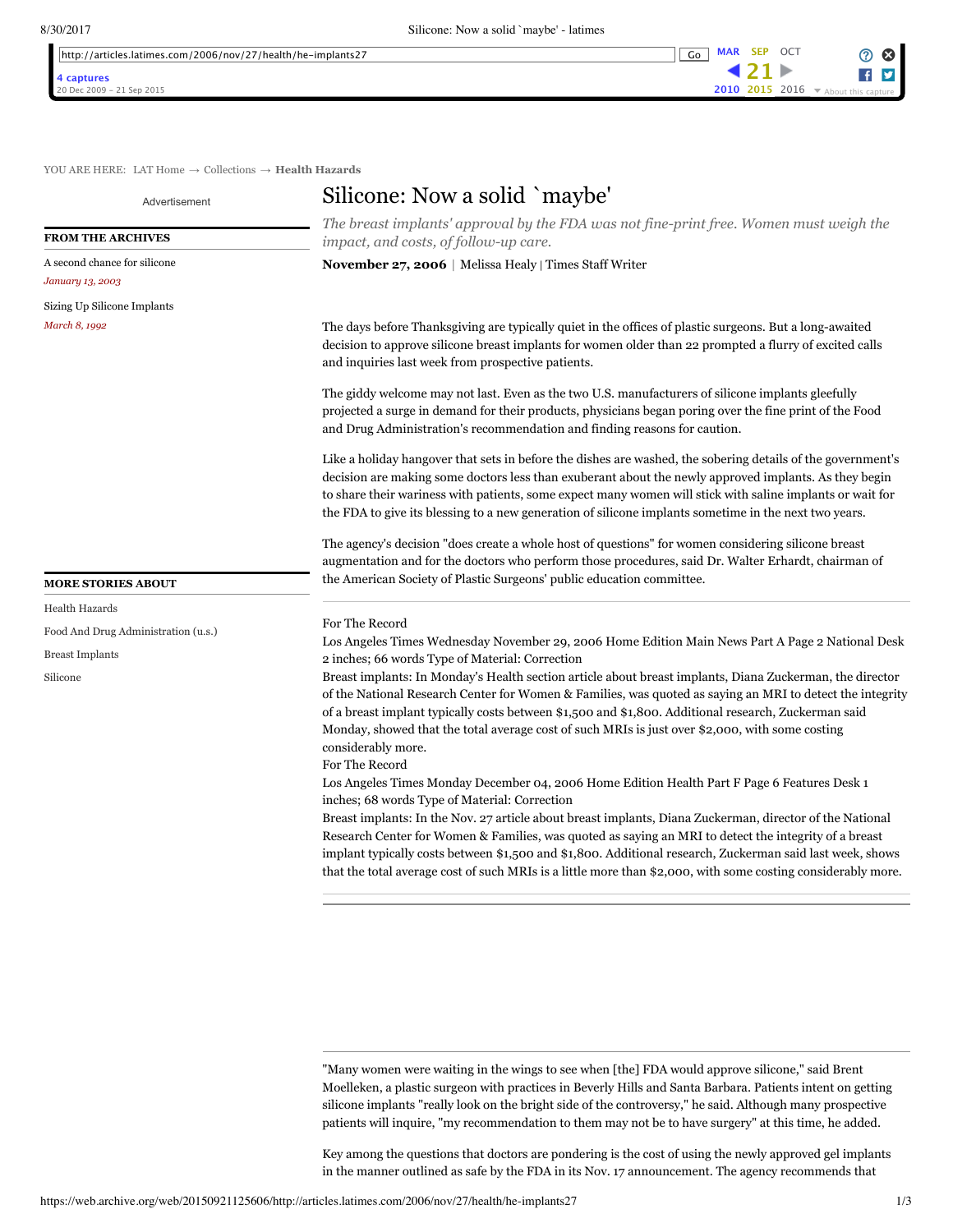## replaced, if needed," the FDA added.

Medical insurance doesn't cover cosmetic breast enhancement. Similarly, the cost of postoperative tracking and repeat surgery, the FDA notes, "may not be covered" by a woman's medical insurance and "may exceed the cost of her initial surgery."

Even if women can afford the original breast implant surgery, a subsequent surgery -- not to mention periodic MRIs -- may be out of their price range.

## Cleared but questioned

The FDA's approval -- after 14 years of study -- had been expected to end the controversy around silicone gel implants.

The devices were pulled from the general marketplace in 1992 amid concerns that they could rupture and endanger women, possibly contributing to autoimmune diseases. Although a link to health problems was never proved, long-term safety has remained an issue. In the meantime, the implants have remained available to cancer survivors and a wide range of women who agreed to enroll in studies of the implants' safety.

But the new recommendations present patients and their plastic and aesthetic surgeons with additional uncertainties: Who will pay for the recommended MRI scans? What danger does the FDA foresee if patients, as expected, fail to get them? Does the FDA consider that a ruptured implant device -- even one that presents no discomfort or proven danger to the patient -- must necessarily be surgically removed and replaced? If so, whose financial responsibility would that be?

"Do you think [insurance companies] are going to say, 'No problem, we want what's best for the patient?' " asks plastic surgeon Marcel Daniels of Long Beach. "No. A lot of third-party payers have ruled out payment for any treatment -- including complications -- related to breast implants."

What to do if those MRI scans detect cracks or breaks in an implant "is another conundrum that's created by this [FDA] recommendation," said Erhardt, of Albany, Ga. By calling for costly MRIs to detect silent ruptures and potential replacement surgery in such cases, the FDA is suggesting to patients and physicians that leakage may present safety concerns. "But we still don't have science that [a silent rupture] creates a harmful situation for the patients. And the FDA hasn't addressed that either," Erhardt said.

Plastic and aesthetic surgeons currently are divided on the question of whether "silent ruptures" -- breaks in a silicone implant that are not noticed by the patient -- need to be replaced for safety. Laurie Casas, a Chicago plastic surgeon, says she believes a broken implant could eventually cause inflammation and so "should be replaced, as you would any broken device."

Beverly Hills plastic surgeon Richard Ellenbogen, whose view is widely shared among plastic surgeons, counters, "If it ain't broke, why fix it? Why submit a woman to that trauma?"

1 | [2](https://web.archive.org/web/20150921125606/http://articles.latimes.com/2006/nov/27/health/he-implants27/2) | [Next](https://web.archive.org/web/20150921125606/http://articles.latimes.com/2006/nov/27/health/he-implants27/2)

**MORE:** [Seizure Led to FloJo's Death](https://web.archive.org/web/20150921125606/http://articles.latimes.com/1998/oct/23/sports/sp-35391)